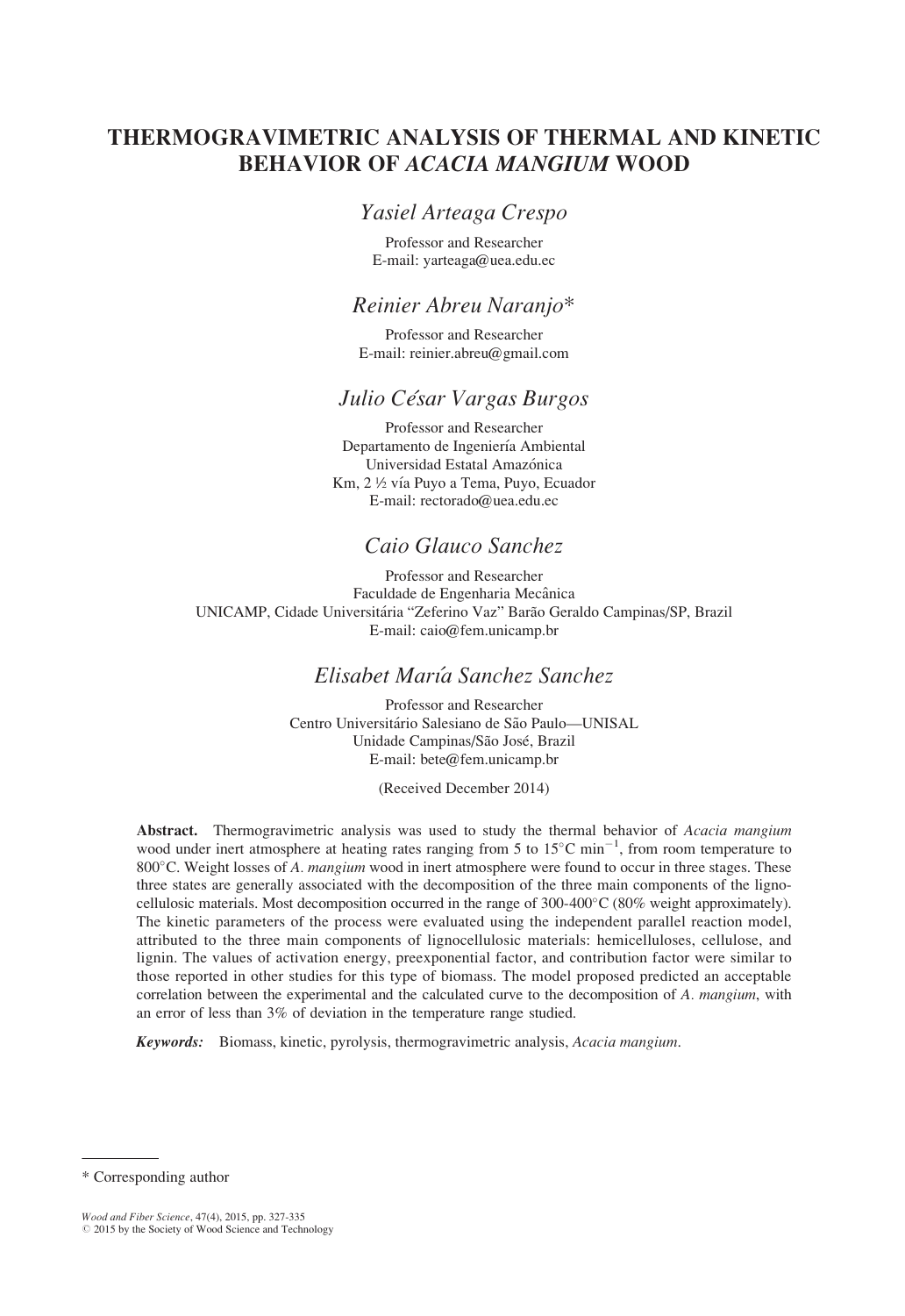#### INTRODUCTION

The forest products industry generates residues in the form of some of the most socially and environmentally beneficial biomass resources. Energy crops, harvested solely for their energy content, present additional fuel resources with total biomass energy potential. As long as forest products industries grow new plants at a rate greater than or equal to the harvest rate and thereby produce residues and energy crops in a sustained manner, no increase in atmospheric  $CO<sub>2</sub>$  is associated with their use as a fuel (McKendry 2002).

Biomass is currently a promising renewable energy and is potentially neutral in relation to global warming. Plant materials can be used with thermochemical conversion processes aimed at the production of fuel gases, chemicals, and energy (Senelwa and Sims 1999).

In its strategy for 2020, Cuba's forest policy takes into account the use of tools for new forest plantations, including using fast-growing species for energy purposes on 500 kha, allowing the area to raise forest cover from 21% to 29%, which means moving from 2.4 to 3.08 Mha of forest (Herrero 2010).

The development of tropical tree plantations has been on the rise in recent decades, presumably to meet the ever-increasing demands for timber and firewood. A wide spectrum of tree species, usually described as multipurpose trees (MPT), is often involved in such programs. Important attributes of MPT include rapid juvenile growth, efficient dry matter production in terms of water and nutrient inputs, crown characteristics to maximize interception of solar radiation, and ease of regeneration by coppicing (Fege 1981).

Among the fast-growing species is Acacia mangium, introduced in Cuba, which may be a promising species for energy production. This species has been planted extensively in the humid tropics of southeast Asia because of its fast growth in a wide range of sites, including degraded land, and acceptable quality of wood for pulp and paper (Turnbull et al 1988). This

plant would be a possible alternative to wood for short rotation forestry.

During recent decades, extensive research has been carried out in the field of biomass pyrolysis. Thermal decomposition of the major constituents (cellulose, hemicellulose, and lignin) has been extensively studied (Szabó et al 1996; Caballero et al 1997; Meszaros et al 2004; Abreu Naranjo et al 2012). The weight loss was generally attributed to moisture loss, hemicelluloses and cellulose decomposition, and lignin decomposition during the slow pyrolysis of lignocellulose materials in inert atmosphere (Jeguirim and Trouvé 2009). Other investigations on thermal decomposition of the basic constituents of wood have reported that there were temperature intervals at which the decomposition of the single constituent was dominant (Gronli et al 2002). According to results, thermal decomposition of these chief components took place in the following temperature intervals: at  $T < 230^{\circ}$ C, the decomposition of the hemicelluloses dominated; at  $230^{\circ}$ C < T <  $260^{\circ}$ C, the hemicelluloses as well as the cellulose were decomposed; at  $230^{\circ}$ C < T <  $290^{\circ}$ C, the dominant decomposition corresponded to the cellulose; and at  $T >$  $290^{\circ}$ C, the cellulose, as well as the lignin, was decomposed. However, the decomposition range can vary according to the nature of material, experimental heating rate, and other factors (Meszaros et al 2004; Branca et al 2005).

Thermal decomposition reactions play a crucial role during several of the biomass utilization processes. Thermogravimetric analysis (TGA) is a high-precision method for the study of pyrolysis under well-defined conditions in the kinetic regime. It has been widely used to characterize forest residues. It can provide information about the partial processes and reaction kinetics. The biomass fuels and raw materials contain a wide variety of pyrolysate species (Bridgwater 2003; Czernik and Bridgwater 2004).

Acacia mangium has great potential as an energy crop because it is a fast-growing species that does not require annual reseeding and agricultural inputs. It can grow in poor soils and low fertility.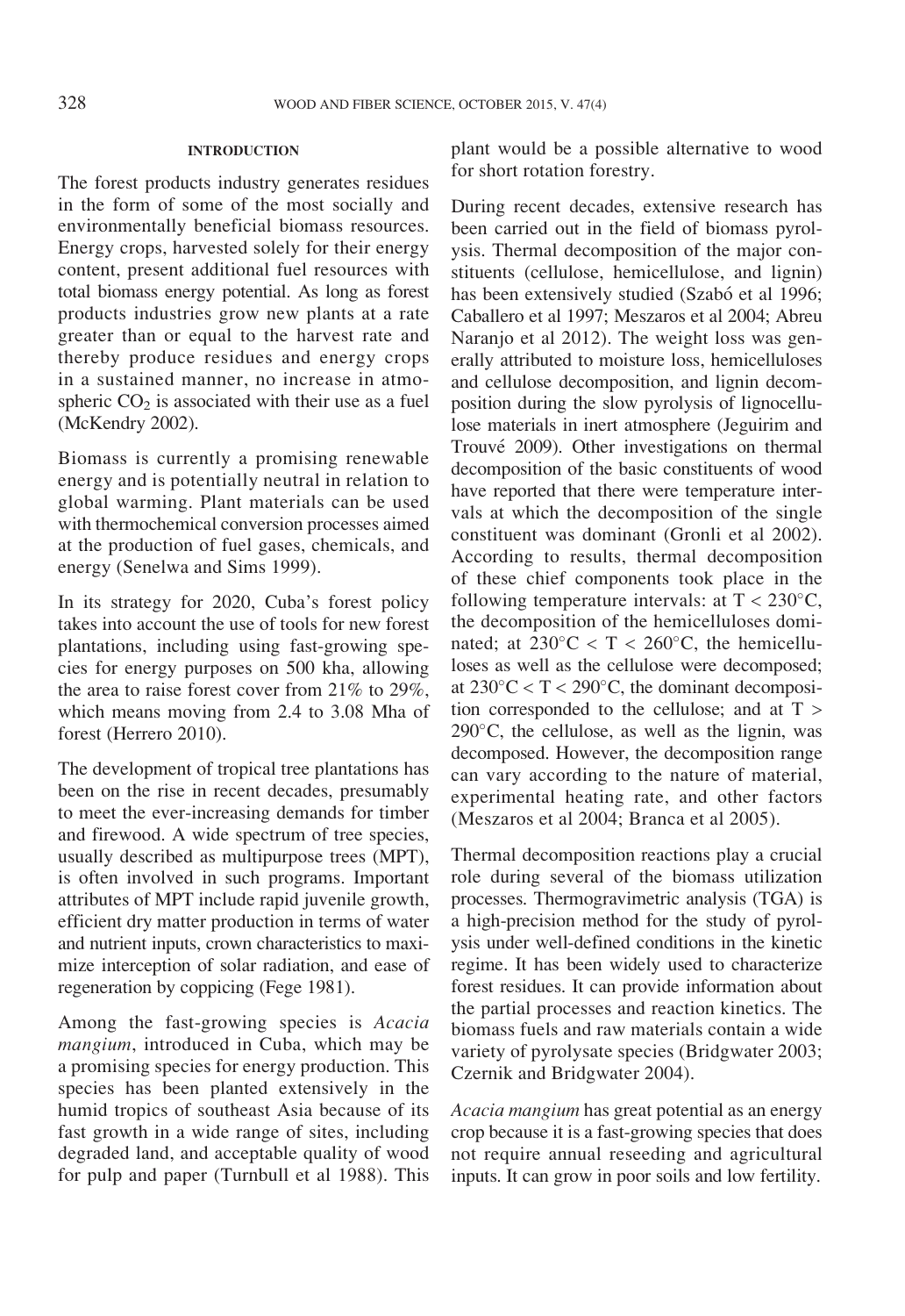However, for the development of technically and economically feasible systems for the conversion of A. mangium by thermochemical processes, it is fundamental that knowledge of the kinetic behavior be obtained. In general, the design of pyrolysis units depends on the residence times required for complete conversion of biomass particle feed. The residence time is, in its turn, the result of heat, mass, and momentum transfer and solid degradation rate in the reacting environment. Of course, this can be predicted only if the chemical kinetics are known (Di Blasi and Lanzetta 1997).

The purpose of this study was to investigate the thermal behavior of A. mangium, including a kinetic approach by means of thermogravimetric measurements and determination of kinetic parameters.

#### MATERIALS AND METHODS

### Equipment and Procedures

The samples were obtained from a short rotation forestry plantation in Pinar del Río, Cuba. The samples originated from young A. *mangium* and were milled to an average size of 2.36-0.04 mm in accordance with ASTM (2007b).

Proximate and ultimate analyses were carried out to characterize the samples of A. mangium. These were done by the methods described by the appropriate standards (Table 1).

Lignin (Klason lignin) and cellulose contents were determined according to Kürshener and Höffer methods (Browning 1967). Thermogravimetric analyses were carried out with a thermo balance (TGA-TA Instruments 2050, New

Table 1. Standards used for determining the parameter in the proximate and ultimate analyses of Acacia mangium samples.

| Standard<br>Parameter |                        |
|-----------------------|------------------------|
| ASTM-E1757-01 (2007b) | Preparation of biomass |
| ASTM-E777 (2006a)     | Carbon and hydrogen    |
| ASTM-E778 (2006b)     | Nitrogen               |
| ASTM-E871-82 (2006c)  | Moisture               |
| ASTM-D1102-84 (2007a) | Ash                    |
| ASTM-E872-82 (2006d)  | Volatile matter        |

Castle, DE). These analyses were carried out at heating rates of 5, 10, and  $15^{\circ}$ C min<sup>-1</sup> under argon flux of 100 mL  $min^{-1}$  from room temperature to about  $800^{\circ}$ C. Mass of the initial samples was approximately 8 mg. A small mass was used to decrease the heat and mass transfer effects, in the kinetic control (Branca et al 2002).

### Kinetic Model for Pyrolysis

Determining the kinetics of biomass thermal decomposition is difficult because of the large number of reactions involved. Therefore, simplified kinetic models are generally applied. In this study, the pyrolysis process is described by a three independent parallel reaction model. This is considered the most realistic approach in the case of lignocellulosic materials (Orfão et al 1999; Caballero and Conesa 2005). According to this model, the decomposition of biomass is associated with its chief pseudo-components, hemicellulose, cellulose, and lignin (Caballero et al 1997; Várhegyi et al 1997; Orfão et al 1999; Gronli et al 2002). In this way, the following scheme was assumed to model the kinetic parameters:

$$
F_i \to (1 - s_i)V_i + s_i S_i \mathbf{i} = 1,2,3 \tag{1}
$$

where  $F_i$  represents different fractions or pseudocomponents of the solid material,  $V_i$  are volatile and condensable gases released in the corresponding reactions ( $i = 1-3$ ), and  $S_i$  is charcoal formed from the decomposition of each  $F_i$  (i = 13).

With respect to an *n*th order kinetic decomposition, the equation for the pyrolysis can be stated as follows:

$$
-\frac{\mathrm{d}w_{s_i}}{\mathrm{d}t} = k_i w_{s_i}^{n_i} \tag{2}
$$

$$
\frac{dV_i}{dt} = k_i (V_{i\infty} - V_i)^{n_i}
$$
 (3)

Weight loss can be expressed as the ratio  $\frac{w_f}{w_f}$ weight fraction).  $w_0$ 

or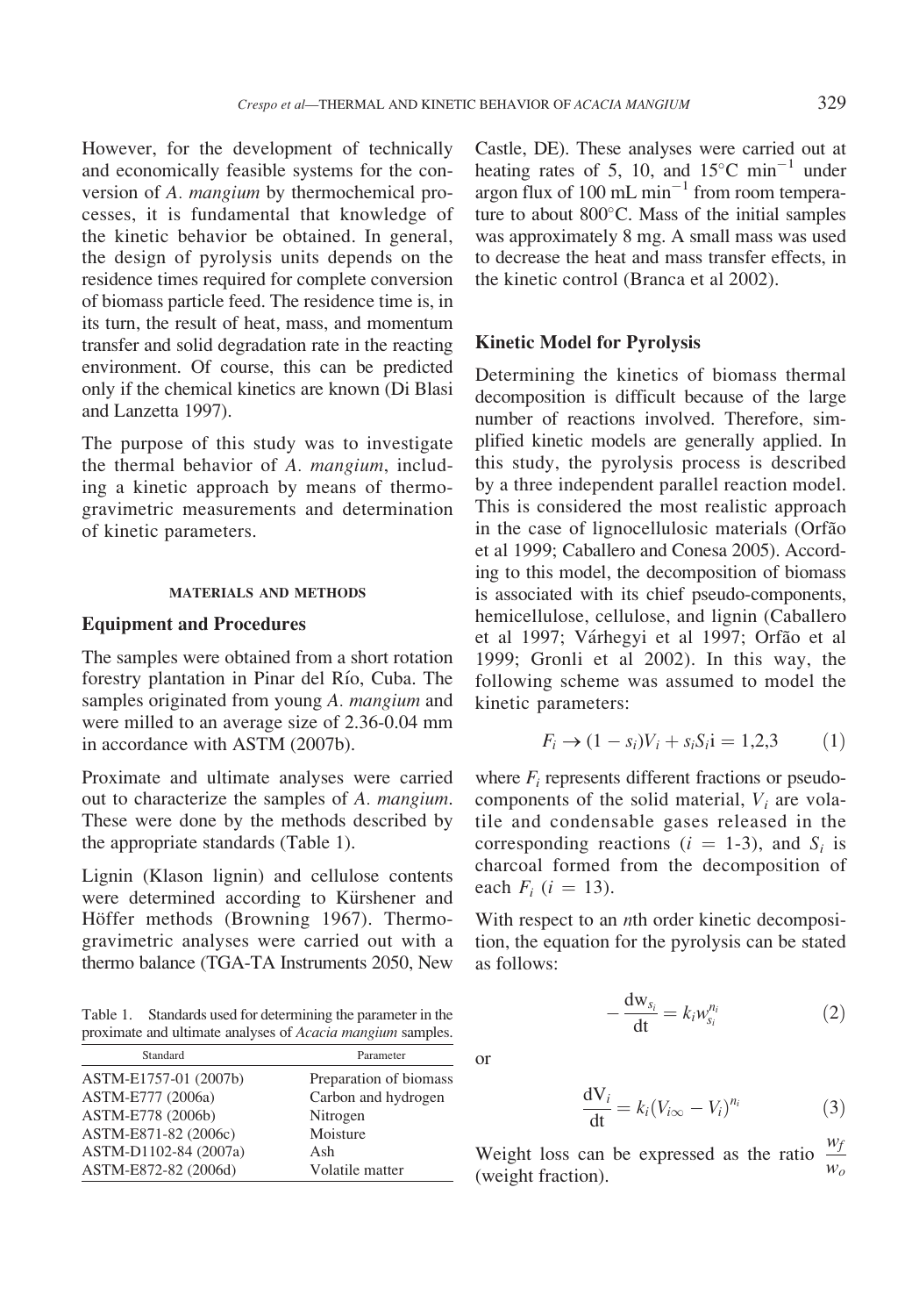To the kinetic constant, the Arrhenius equation is applied as follows:

$$
K_i = K_{io} \exp\left(-\frac{E_i}{RT}\right)i = 1,2,3 \tag{4}
$$

Replacing 4 into 2 and expressed as a function of temperature gives the following:

$$
\frac{\mathrm{d}w_i}{\mathrm{d}T} = -\frac{K_{io}}{\beta} \exp^{-\frac{E_i}{RT}} w_i^{ni}
$$
 (5)

Integrating,

$$
f(W,T) = W_i(T_o + \Delta T)
$$
  
= 
$$
W_i(T_o) - \Delta T \frac{K_{io}}{\beta} \exp^{-\frac{E_i}{RT}} w_i^{ni}
$$
 (6)

The kinetic model was simultaneously adjusted using data at the three heating rates, which were studied under dynamic conditions to decrease compensation in the estimation of kinetic parameters. The calculated values were obtained from Eq 6, by applying an integral method or numerical method, specifically the integration method Runge–Kutta 4th order (Caballero and Conesa 2005). The time intervals considered were small for the error to be negligible.

The Solver function in Excel was used to minimize the difference between experimental and calculated curves. The minimized objective function is expressed as

$$
O.F = \sum_{j} \sum_{i} \left[ \frac{\left( \left( \frac{dw}{dt} \right)_{exp} - \left( \frac{dw}{dt} \right)_{cal}}{\max \left( \frac{dw}{dx} \right)_{jexp}} \right]^2 \tag{7}
$$

where  $i$  represents the experimental data in time  $t$ 

to the heating rate  $j$  and the values of to the heating rate *j* and the values of  $\left(\frac{dw}{dt}\right)_{exp}$ <br>and  $\left(\frac{dw}{dt}\right)_{cal}$  are the derivatives with respect to are the derivatives with respect to experimental and calculated weight loss, respectively. The denominator in Eq 7 is the maximum experimental value of each heating rate and is considered to minimize the differences in the optimization process (Gullón et al 2004; Moltó et al 2009).

The deviation between the experimental and calculated curve is defined in correspondence to previous studies (Gronli et al 2002; Branca et al 2005; Abreu Naranjo et al 2012).

$$
fit(\%) = \frac{\sqrt{\frac{S}{N}}}{\max(\frac{dw}{dt_j})_{exp}} \times 100
$$
 (8)

$$
S = \sum_{j=1,N} \left[ \left( \frac{dw}{dt_j} \right)_{exp} - \left( \frac{dw}{dt_j} \right)_{cal} \right]^2 \qquad (9)
$$

where  $N$  is number of experimental points or measures.

#### RESULTS AND DISCUSSION

### Chemical–Physical Characterization of A. mangium Wood

The volatile matter, fixed carbon, and ash content values obtained from the elementary analysis for the studied species (Table 2) were similar to those reported for *Dichrostachys* cinerea (77.3%, 19.4%, and 3.4%), Leucaena leucocephala (79.9%, 17.7%, and 2.4%), and Lysiloma latisiliqum (77.8%, 20.7%, and 1.5%), although that of ash content was lower in A. mangium compared with the three species cited (Sua´rez et al 2000; Abreu Naranjo et al 2010).

Nevertheless, a marked similarity was found with the values reported by Gronli et al (2002) to the redwood sample, with volatile matter and fixed carbon contents of 82.3% and 17.5%, respectively, but not the same result for the ash content of 0.2%, which is lower that the obtained for the A. mangium samples. Also,

Table 2. Proximate and ultimate analyses of Acacia mangium.

| Ultimate<br>analyses | Mass $(\%)$      | Proximate<br>analyses | Mass $(\%)$     |
|----------------------|------------------|-----------------------|-----------------|
| C                    | $45.45 \pm 0.24$ | Moisture              | $3.78 \pm 0.16$ |
| Н                    | $6.30 + 0.08$    | Ash                   | $0.97 + 0.05$   |
| N                    | $0.23 + 0.01$    | Volatiles             | $82.43 + 0.38$  |
| $\Omega^a$           | $48.26 + 0.34$   | Fixed Carbon          | $17.57 + 0.40$  |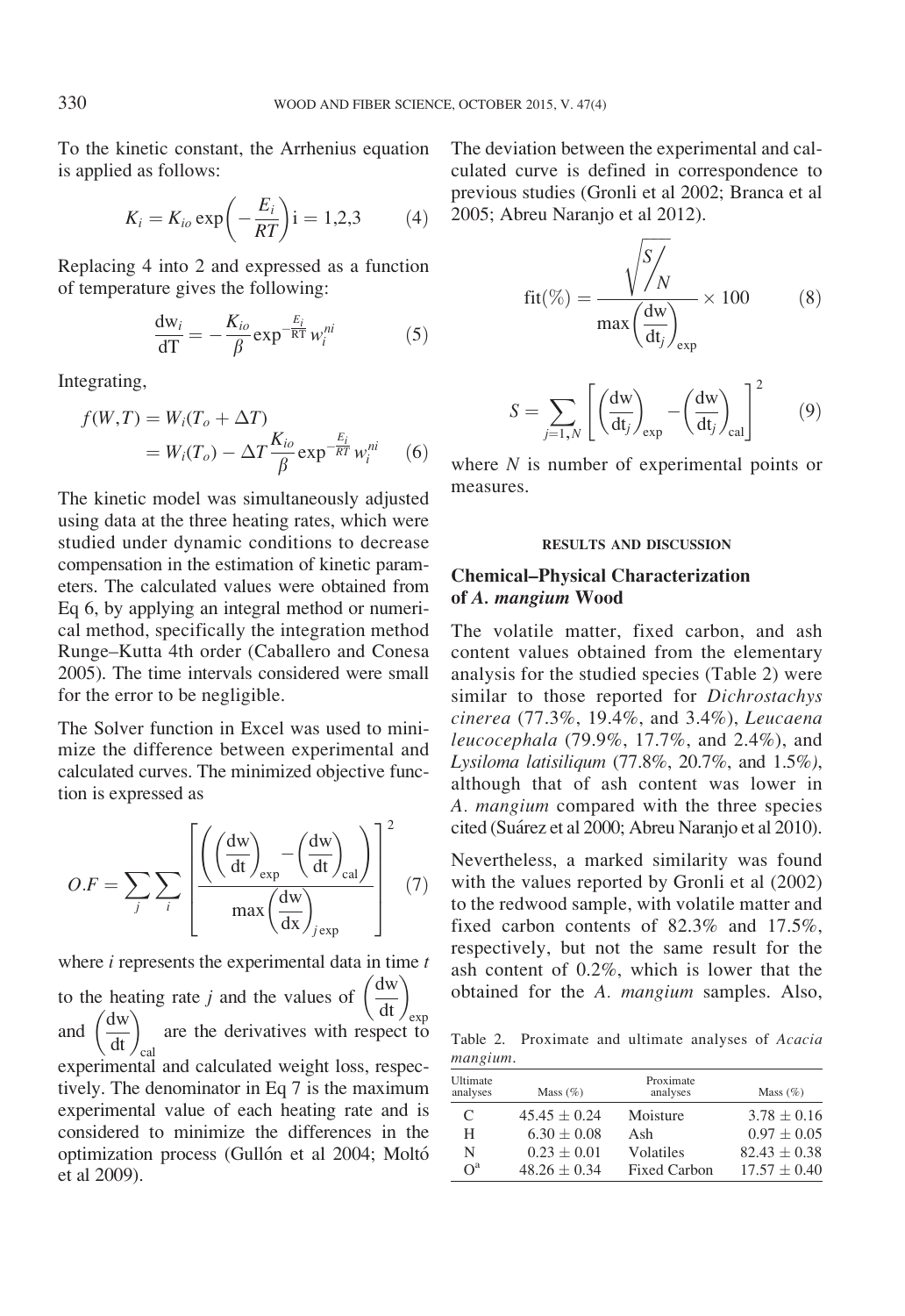Table 3. Chemical composition of the main components

| of the <i>Acacia mangum</i> wood.                  |                |                  |
|----------------------------------------------------|----------------|------------------|
| Polysaccharides $(\% )$                            | Cellulose      | $44.05 \pm 0.3$  |
|                                                    | Xylans         | $14.05 + 0.07$   |
|                                                    | Galactans      | $0.55 \pm 0.07$  |
|                                                    | <b>Mannans</b> | $1.30 \pm 0.14$  |
|                                                    | Arabinans      | $0.25 \pm 0.07$  |
| Lignins $(\%)$                                     | Insoluble      | $28.25 \pm 0.21$ |
|                                                    | Soluble        | $1.45 \pm 0.07$  |
|                                                    | Total          | $29.70 \pm 0.14$ |
| Extractable substances $=$ ([alcohol:toluene 1:2], |                | $4.45 \pm 0.07$  |
| [alcohol] y [hot water])                           |                |                  |

of the Acacia mangium wood.

the wood composition varied depending on the species, and even within the same species, it can vary according to habitat, age, soil, and location in the tree (trunk, branches, and roots) (Pereira 1988). Proximate and ultimate analyses and the chemical composition values of the main components are summarized in Table 2.

With respect to the polysaccharide content, cellulose yielded the highest percentage, followed by xylans (which has been used as a representative of hemicellulosic materials) (Bilbao et al 1989). A smaller proportion correspond to arabinans (a pentose that occurs as one of the sugar units in some hemicelluloses), which con-

stitute 15-35% of the weight of most woods. They include several components such as xylose and mannose (which are the prevalent monomers for hardwoods and softwoods, respectively), glucose, galactose, arabinose, and other polysaccharides (Di Blasi and Lanzetta 1997). Similar values have been reported by other researchers for hardwoods (Carballo et al [2004] in Corymbia citriodora and Orea et al [2004] in Eucalyptus saligna and Eucalyptus pellita). The lignin content was also within the ranges reported by these researchers for hardwood (Table 3).

### Thermogravimetric Analyses of A. mangium Sawdust

Figure 1 shows the mass loss and the derivative of mass loss curves obtained during the pyrolysis of A. mangium under inert atmosphere at a heating rate of  $5{\text -}15^{\circ}\text{C min}^{-1}$ . According to Fig 1, the pyrolysis curve of A. mangium follows the usual shape for lignocellulose materials (Orfão et al 1999). As for biomass, its thermal degradation can be divided into three stages: moisture drying, main devolatilization, and continuous slight devolatilization. Initial weight loss of the A. *mangium* sample was caused by a



Figure 1. Thermal analysis of *Acacia mangium* heated (a)  $5^{\circ}$ C min<sup>-1</sup>, (b)  $10^{\circ}$ C min<sup>-1</sup>, and (c)  $15^{\circ}$ C min<sup>-1</sup>.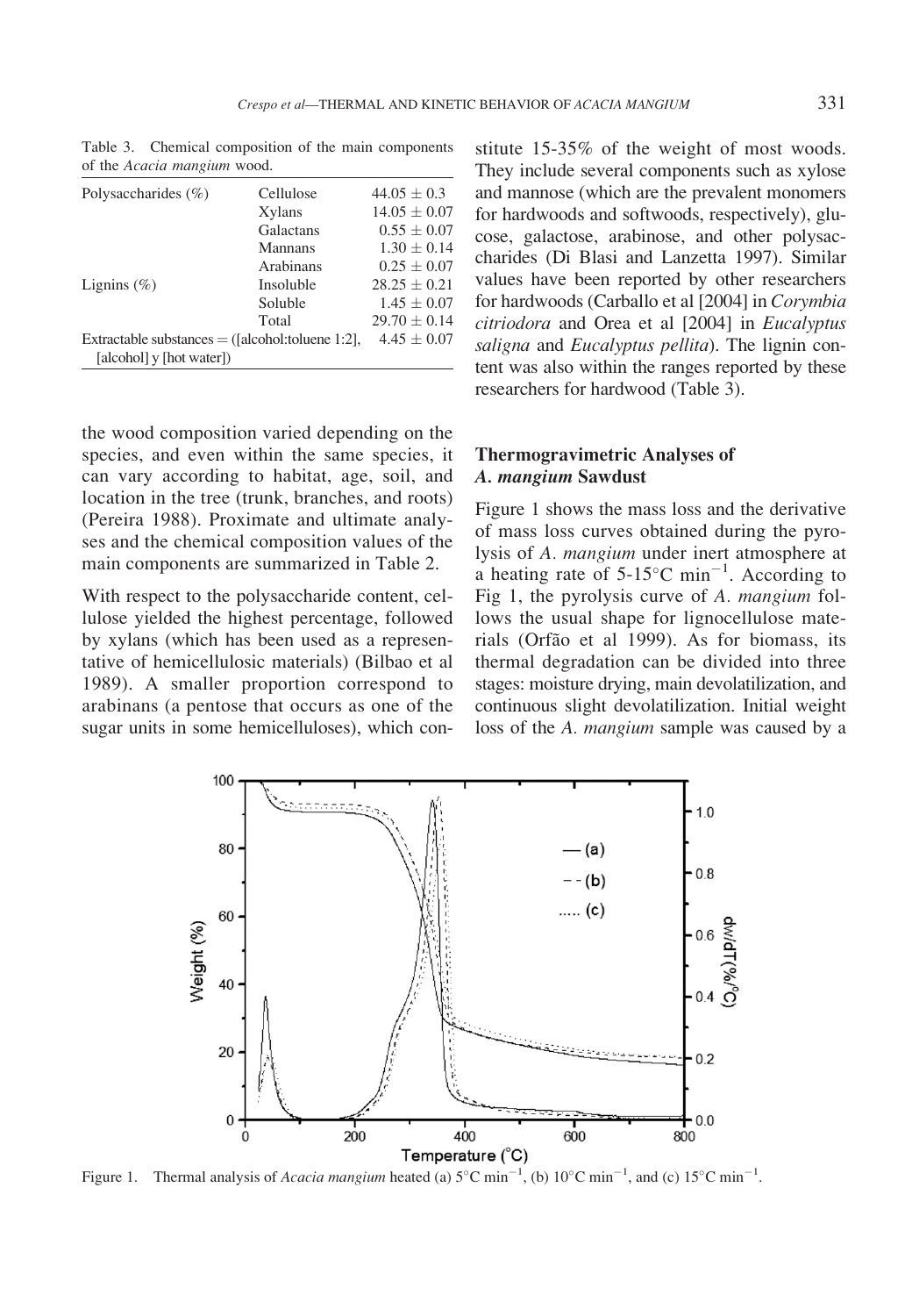loss of moisture starting at about  $30^{\circ}$ C and continuing up to about  $130^{\circ}$ C. Similar results were obtained by Angelini et al (2009) and Jeguirim and Trouvé (2009). The A. mangium samples started to decompose and release volatiles at about  $200^{\circ}$ C. The thermogravimetric curves of the sample clearly showed changes in the slope of the curves. This behavior of dynamic decomposition for this type of material is principally attributed to the three main pseudo-components of the lignocellulosic material (hemicellulose, cellulose, and lignin) as explained in previous studies (Orfão et al 1999; Manya` et al 2002). Most decomposition occurred in the range of  $300-400^{\circ}$ C (approximately 80 wt  $\%$ ). The first peak was attributed to the decomposition of hemicellulose and the second to that of cellulose. Lignin is characterized by a wide range of decomposition throughout the process, because of the great complexity of the molecule in relation to the other constituents of the biomass (Meszaros et al 2004; Di Blasi 2008). Also, lignin decomposition started, spanned a wide temperature interval, and was overlapped by decomposition of the other components. But lignin decomposition is essentially a predominant step at higher temperatures at which it is characterized by its low devolatilization rates. This was explained in previous studies (Gronli et al 2002; Meszaros et al 2004).

The process of biomass decomposition occurs in three basic parts, which is in line with previous results for this kind of lignocellulosic material (Gronli et al 2002; Meszaros et al 2004; Jeguirim and Trouvé 2009) (Fig 1).

Several studies for modeling and determining kinetic parameters for various lignocellulosic materials were published in the last decade. They were generally based on a kinetic mechanism of three parallel reactions associated with the three main pseudo-components, hemicellulose, cellulose, and lignin (Orfa˜o et al 1999; Gronli et al 2002; Meszaros et al 2004; Di Blasi 2008; Mahanta et al 2009). The inclusion of various heating rates in the kinetic analysis of biomass devolatilization is important from both theoretical and practical points of view. The evaluation of multiple curves was proposed by Caballero and Conesa (2005) to avoid the compensation effect of the parameters.

The kinetic parameters are summarized in Table 4. Values of activation energy for the three fractions were less than the ranges reported in the literature: 80-116 kJ mol<sup>-1</sup> for hemicellulose, 180-286 kJ mol<sup>-1</sup> for cellulose, and 18-65 kJ mol<sup>-1</sup> for the lignin (Gronli et al 2002; Meszaros et al 2004; Mahanta et al 2009). The contribution factor of each component as well as the correlation factor are summarized in Table 5.

The values of the component contribution calculated as a percentage of the total mass fraction agree with the ranges reported in the literature: 20-30% for hemicelluloses and 28-38% to 10-15% for cellulose and lignin for this type of lignocellulosic material (Di Blasi 2008). The proportions of these constituents and the presence of inorganic ions can cause the characteristics of decomposition to vary from one species to another, even within the same species (Gronli et al 2002; Meszaros et al 2004; Várhegyi et al 2004). Another influencing factor is the heating rate at which the experiments were carried out (Branca et al 2005). Figure 2 shows the experimental and calculated curves of the biomass decomposition at  $10^{\circ}$ C min<sup>-1</sup>. It also shows the evolution of the curves for each of the separate fractions by model and kinetic parameters estimated in the study. The simulated evolution for

Table 4. Pyrolysis kinetic parameters of Acacia mangium.

| $k_0/min^{-1}$       | $E/kJ$ mol <sup>-1</sup> | Hea |
|----------------------|--------------------------|-----|
| $4.70 \times 10^{5}$ | 79.04                    |     |
|                      | 181.59                   |     |
| 14.55                | 30.80                    |     |
|                      | $1.02 \times 10^{15}$    |     |

Table 5. Parameters estimated for the main components at the heating rates studied.

|                                                 | Contribution factor of each component |           |        |            |
|-------------------------------------------------|---------------------------------------|-----------|--------|------------|
| Heating rate/ $\rm ^{\circ}C$ min <sup>-1</sup> | Hemicellulose                         | Cellulose | Lignin | Fit $(\%)$ |
|                                                 | 0.18                                  | 0.42      | 0.23   | 2.31       |
| 10                                              | 0.25                                  | 0.41      | 0.14   | 2.30       |
| 15                                              |                                       | 0.36      | 0.17   | 2.31       |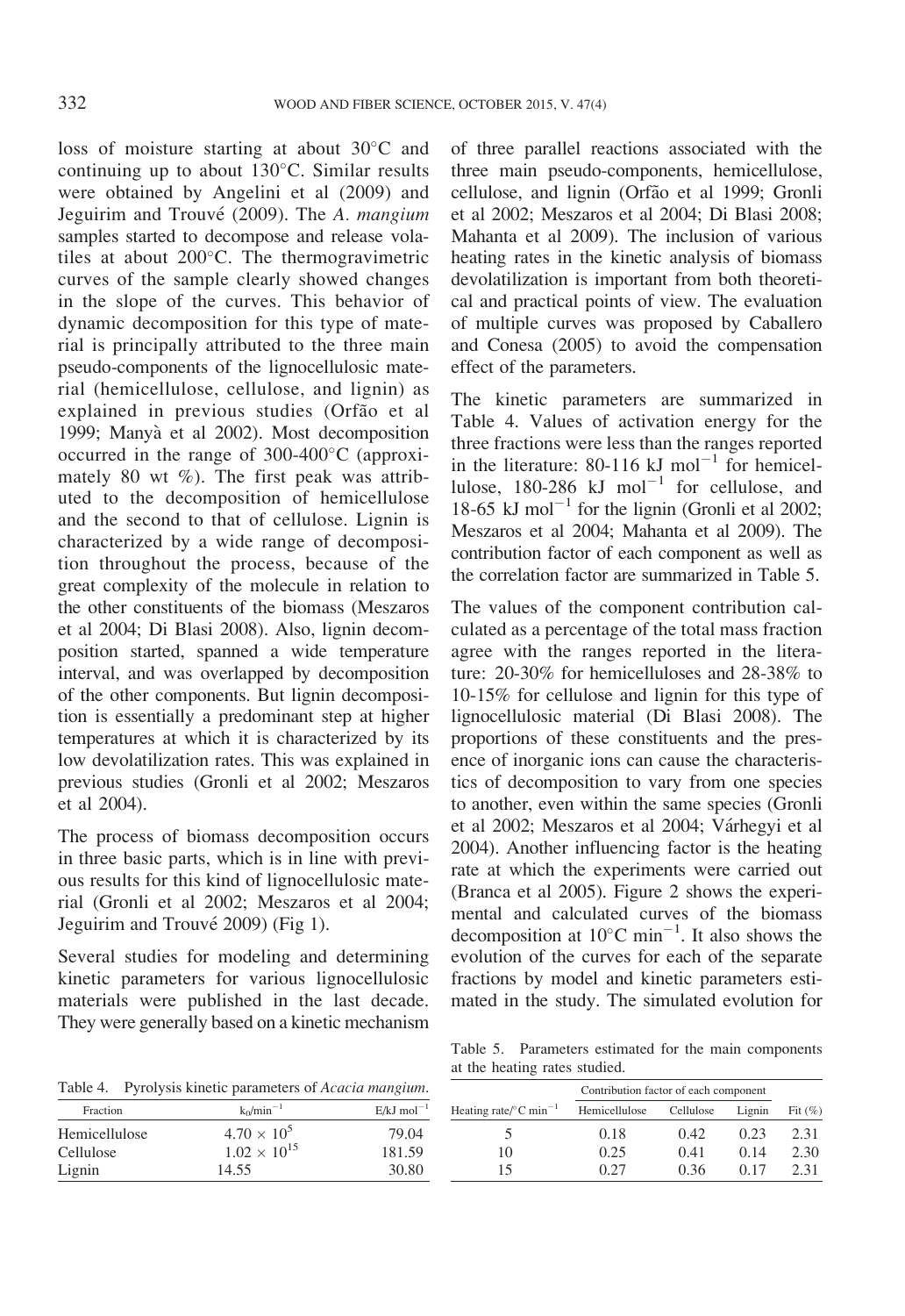

Figure 2. Experimental and calculated derivate thermogravimetry curves of Acacia mangium at  $10^{\circ}$ C min<sup>-1</sup> (a) calculated, (b) hemicellulose, (c) cellulose, (d) lignin, and (e) experimental.

the hemicellulose, cellulose, and lignin agreed with studies for these components separately (Varhegyi et al 1989; Antal and Varhegyi 1995). A good correlation between the experimental curves and those simulated by the model is shown in Fig 2.

#### **CONCLUSIONS**

The thermograms show that the pyrolysis process of A. mangium highlights three areas of decay, mainly associated with its three main components: hemicellulose, cellulose, and lignin.

The proposed model predicts the curves of biomass pyrolysis of A. mangium with a deviation of less than 3% between calculated and experimental curves at the heating rates studied. This confirms that the process of pyrolysis of lignocellulosic materials can be explained by a kinetic mechanism of three independent parallel reactions. The values of the calculated kinetic parameters, (activation energy, preexponential factor, and contribution factor for each of the pseudo-components (hemicellulose, cellulose, and lignin)) are consistent with those reported

by other researchers for this type of lignocellulose material.

#### ACKNOWLEDGMENTS

This research was supported by the Research Project of the Cuban and Brazilian Ministries of Higher Education CAPES/CGCI  $n^{\circ}$  002/2009. The authors are grateful to the Laboratório de Celulose e Papelda Universidade Federal de Viçosa.

#### **REFERENCES**

- Abreu Naranjo R, Conesa JA, Pedretti EF, Romero OR (2012) Kinetic analysis: Simultaneous modelling of pyrolysis and combustion processes of Dichrostachys cinerea. Biomass Bioenerg 36(0):170-175.
- Abreu Naranjo R, Foppa PE, Riva G, Romero RO (2010) Caracterización energética del Marabú. DYNA Ingeniería e Industria 85-87:581-592 (in Spanish).
- Angelini LG, Ceccarini L, Nassi o Di Nasso N, Bonari E (2009) Comparison of Arundo donax L. and Miscanthus  $\times$  giganteus in a long-term field experiment in central Italy: Analysis of productive characteristics and energy balance. Biomass Bioenerg 33(4):635-643.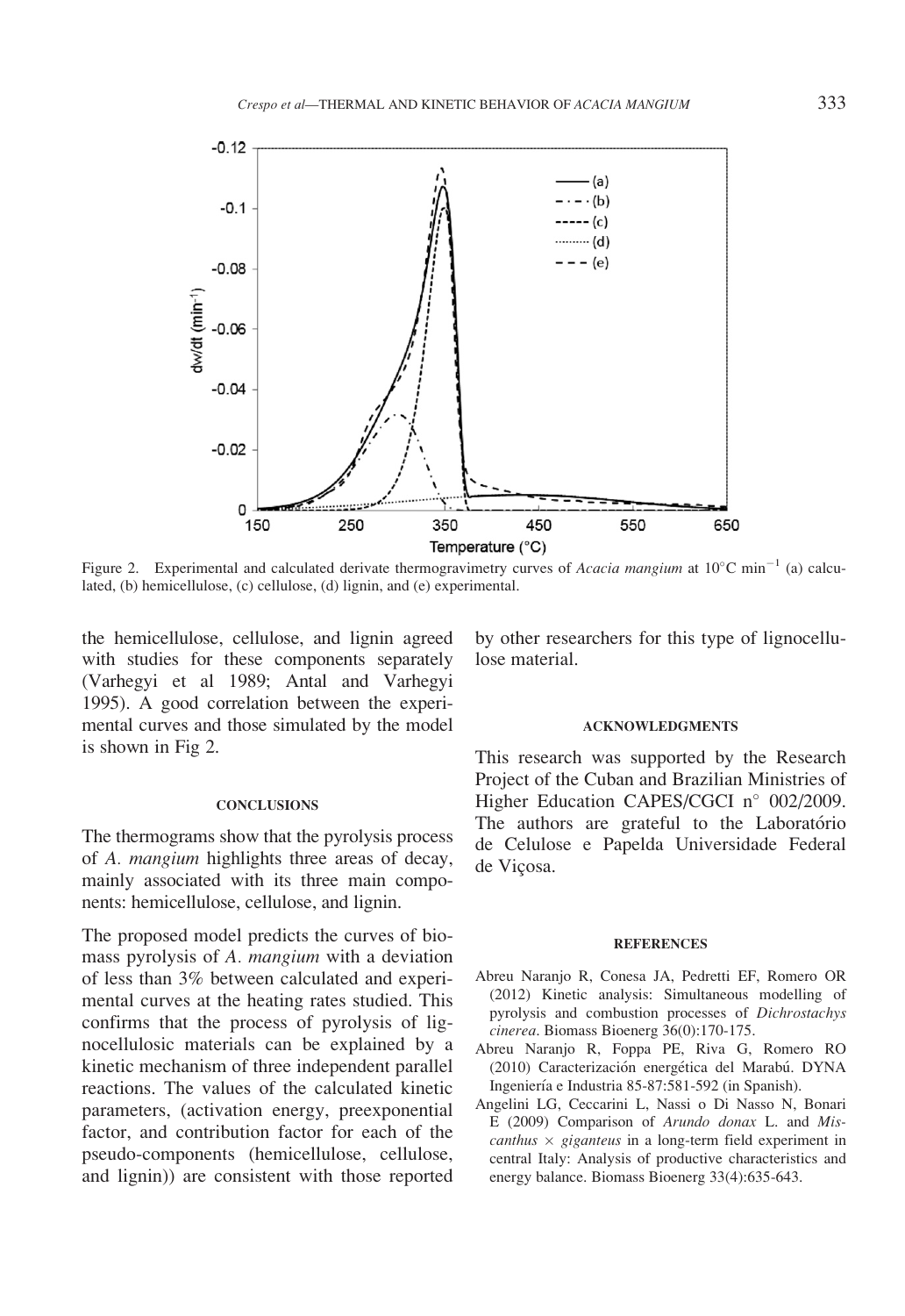- Antal M, Varhegyi G (1995) Cellulose pyrolysis kinetics: The current state of knowledge. Ind Eng Chem Res 34(3):703-717.
- ASTM (2006a) E777. Test method for carbon and hydrogen in the analysis sample of refuse-derived fuel. American Society for Testing and Materials International, West Conshohocken, PA.
- ASTM (2006b) E778. Test methods for nitrogen in the analysis sample of refuse-derived fuel. American Society for Testing and Materials International, West Conshohocken, PA.
- ASTM (2006c) E871-82. Standard test method for moisture analysis of particulate wood fuels. American Society for Testing and Materials International, West Conshohocken, PA.
- ASTM (2006d) E872-82. Standard test method for volatile matter in the analysis of particulate wood fuels. American Society for Testing and Materials International, West Conshohocken, PA.
- ASTM (2007a) D1102-84. Standard test method for ash in wood. American Society for Testing and Materials International, West Conshohocken, PA.
- ASTM (2007b) E1757-01. Standard practice for preparation of biomass for compositional analysis. American Society for Testing and Materials International, West Conshohocken, PA.
- Bilbao R, Millera A, Arauzo J (1989) Kinetics of weight loss by thermal decomposition of xylan and lignin. Influence of experimental conditions. Thermochim Acta 143(0):137-148.
- Branca C, Albano A, Di Blasi C (2005) Critical evaluation of global mechanisms of wood devolatilization. Thermochim Acta 429(2):133-141.
- Branca C, Di Blasi C, Horacek H (2002) Analysis of the combustion kinetics and thermal behavior of an intumescent system. Ind Eng Chem Res 41(9):2107-2114.
- Bridgwater AV (2003) Renewable fuels and chemicals by thermal processing of biomass. Chem Eng J 91(2-3): 87-102.
- Browning B (1967) Methods of wood chemistry. Interscience Publishers, London, Public, New York.
- Caballero JA, Conesa JA, Font R, Marcilla A (1997) Pyrolysis kinetics of almond shells and olive stones considering their organic fractions. J Anal Appl Pyrolysis 42(2): 159-175.
- Caballero JA, Conesa JA (2005) Mathematical considerations for nonisothermal kinetics in thermal decomposition. J Anal Appl Pyrolysis 73(1):85-100.
- Carballo ALR, Orea IU, Cordero ME (2004) Composición química de tres maderas en la provincia de Pinar del Río, Cuba a tres alturas del fuste comercial. Parte No.4. Estudio comparativo de la composición química. Revista Chapingo. Serie Ciencias Forestales y del Ambiente 10(002) (in Spanish).
- Czernik S, Bridgwater AV (2004) Overview of application of biomass fast pyrolysis oil. Energy Fuels 18:590-598.
- Di Blasi C (2008) Modeling chemical and physical processes of wood and biomass pyrolysis. Prog Energ Combust 34:47-90.
- Di Blasi C, Lanzetta M (1997) Intrinsic kinetics of isothermal xylan degradation in inert atmosphere. J Anal Appl Pyrolysis 40-41:287-303.
- Fege AS (1981) Silvicultural principles and practices in short rotations energy forestry in temperate zones. International Energy Agency, Forestry Energy. Growth and Production, College of Forestry, University of Minnesota, Minneapolis, MN.
- Gronli MG, Várhegyi G, Di Blasi C (2002) Thermogravimetric analysis and devolatilization kinetics of wood. Ind Eng Chem Res 41:4201-4208.
- Gullón IM, Font R, Conesa JA, Jauhiainen J (2004) Kinetics of the pyrolysis and combustion of olive oil solid waste. J Anal Appl Pyrolysis 72:9-15.
- Herrero JA (2010) Tendencias y perspectivas del sector forestal hasta el año.Trends and perspectives for the forestry sector to the year. M. d. l. A. D. Forestal 51:32-41.
- Jeguirim M, Trouvé G (2009) Pyrolysis characteristics and kinetics of Arundo donax using thermogravimetric analysis. Biores Technol 100(17):4026-4031.
- Mahanta P, Mohan G, Kumar GP, Kalita P (2009) Determination and comparison of kinetic parameters of low density biomass fuels. J Renew Sust Energ 1(2):023109-023112.
- Manya` JJ, Velo E, Puigjaner L (2002) Kinetics of biomass pyrolysis: A reformulated three-parallel-reactions model. Ind Eng Chem Res 42(3):434-441.
- McKendry P (2002) Energy production from biomass (part 1): Overview of biomass. Biores Technol 83(1): 37-46.
- Meszaros E, Varhegyi G, Jakab E, Marosvolgyi B (2004) Thermogravimetric and reaction kinetic analysis of biomass samples from an energy plantation. Energy Fuels 18(2):497-507.
- Moltó J, Font R, Gálvez A, Conesa JA (2009) Pyrolysis and combustion of electronic wastes. J Anal Appl Pyrolysis 84(1):68-78.
- Orea IU, Carballo ALR, Cordero ME (2004) Composición quı´mica de tres maderas en la provincia de Pinar del Rı´o, Cuba a tres alturas del fuste comercial. Parte No. 3. Eucalyptus saligna Smith. Chemical composition of three wood in Pinar del Río, Cuba at three heights of the commercial bole. Part 3: Eucalyptus saligna Smith. Revista Chapingo. Serie Ciencias Forestales y del Ambiente 10(002) (in Spanish).
- Orfão JJM, Antunes FJA, Figueiredo JL (1999) Pyrolysis kinetics of lignocellulosic materials three independent reactions model. Fuel 78(3):349-358.
- Pereira H (1988) Variability in the chemical composition of plantation eucalypts (Eucalyptus globulus Labill.). Wood Fiber Sci 20(1):82-90.
- Senelwa K, Sims REH (1999) Fuel characteristics of short rotation forest biomass. Biomass Bioenerg 17(2): 127-140.